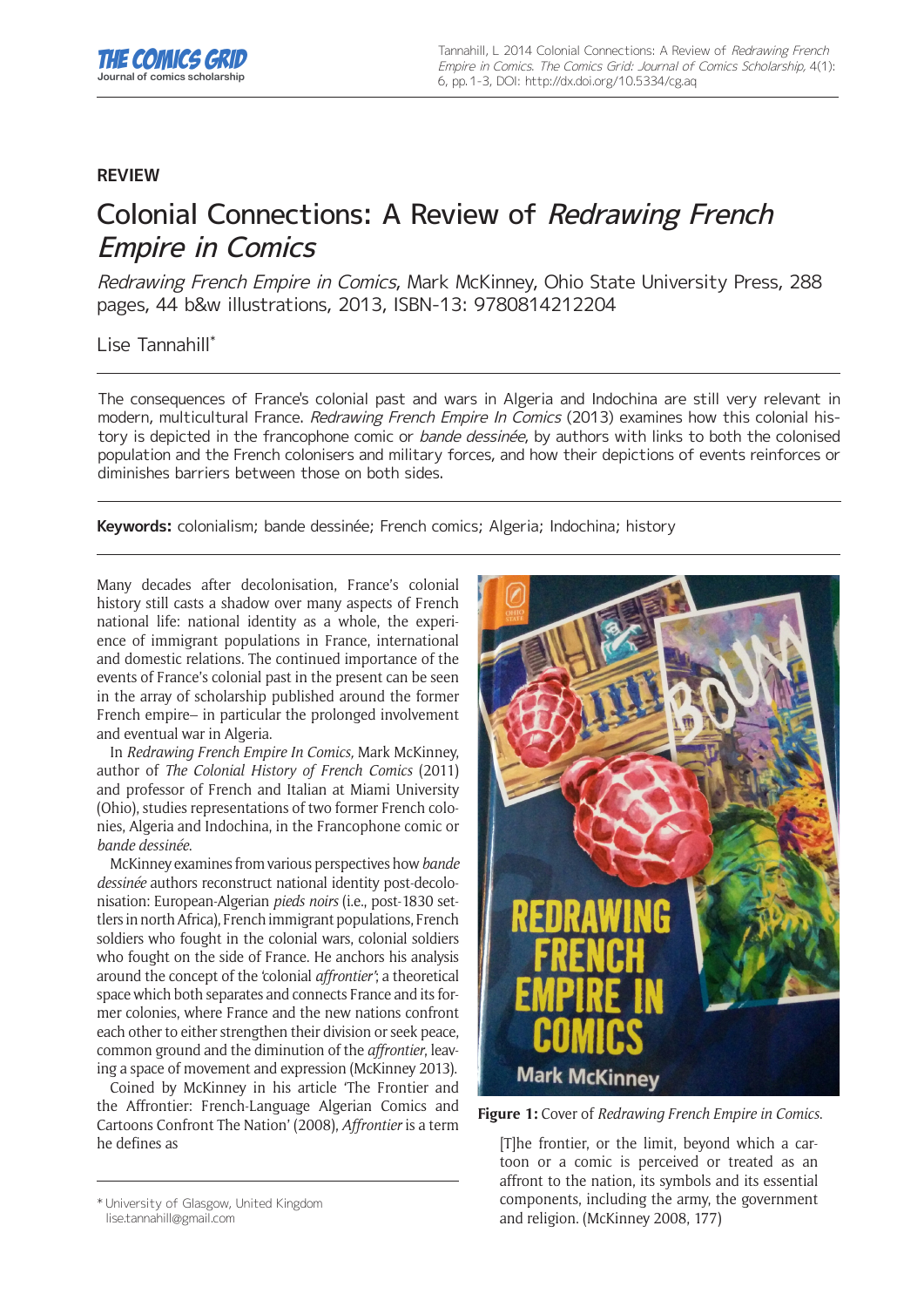This concept of the *affrontier* is important in analysis of *bandes dessinées* about the former French empire, as well as other *bandes dessinées* created by those with experience of colonisation and its after-effects. Franco-Belgian *bande dessinée* in itself is a culturally-specific medium; as such, creation of *bandes dessinées* by former subjects of French colonialism (or their descendants) is already a potential breach of the *affrontier.* Furthermore, these creators of *bandes dessinées* often explore the theoretical space of the *affrontier* by reworking the iconography of older, canonical French comics (McKinney, 'Transculturation', 2013: 10).

Each of *Redrawing French Empire in Comics'* five chapters examines a different area of the colonial experience. Chapter one gives a brief introduction to the medium of *bande dessinée,* colonialism in popular culture and issues surrounding France's colonial past. Subsequent chapters feature detailed analysis of colonial Algeria (from 1830 until the outbreak of the Algerian War), the collapse of French Indochina and related conflicts, the Algerian war itself and its aftermath, and finally what McKinney terms "the voyage out and the voyage in", or the movement of *bande dessinée* creators and characters to and from the (post) colonial space, and how this movement affects the colonial *affrontier* in comics.

The work as a whole analyses five genealogies used in comics in reference to the issues of colonialism and imperialism: familial and ethnic, national, critical and artistic, as creators explore their connections to events and/or actors in the colonial past. McKinney examines a large corpus of *bandes dessinées* from both sides of the *affrontier*, including amongst others pre-1962 adventure comics with a distinct colonialist bent, featuring daring French soldiers and explorers, more recent *bandes dessinées* by second-generation immigrants to France, and notably, modern comics written from the *pied noir* and colonialist perspective. The inclusion of the latter works is important, particularly in relation to the *pied noir* community and its descendants. Post-1962, *pieds noirs*' unique position, considering themselves both Algerian *and* French (or, as some prefer, French Algerian) has led to a sense of alienation from independent Algeria and mainland France; analysis of the *pied noir* experience in comics is much less common than that of immigrants from previously-colonised communities in North Africa, particularly in English.

McKinney analyses Colonial Algeria, Indochina and the Algerian War as virtual *lieux de mémoire* (places of memory) in comics. In the chapter on Colonial Algeria this involves an overview of French cartoons and comics from the conquest of Algeria (1830) until independence in 1962, followed by detailed analysis of the *Carnets d'Orient*  series (1994–2009) by Jacques Ferrandez (1955), a child of *pied noir* parents. McKinney traces Ferrandez' artistic inspiration to Orientalist paintings, cartoons and colonial postcards from Algeria, some of which are redrawn in panels of the *Carnets d'Orient*. He then relates how the *Carnets* themselves can be seen to influence the *bandes dessinées* of other, non-*pied noir* authors, such as Joann Sfar (1971), the author of *Le Chat du Rabbin* (2003), and how these other authors also reuse and redraw images of

colonial Algeria in their work, manipulating the colonial *affrontier* in the process.

McKinney skilfully links Algeria and Indochina by emphasising the connections between the two colonies (e.g., French war crimes such as torture and napalm use, both occurring in Indochina before more extensive use in the Algerian conflict). Comic representations of Indochina are then broken into broad sections: French comics published during the war, featuring dashing French heroes and various untrustworthy natives; French Indochina as a source of masculine adventure (contrasting masculine France with a feminised Indochina); analysis of the recurring racist tropes present in older comics set in the region and more recent works which invert previously accepted narratives.

The Algerian War in comics is analysed in detail, from several different perspectives, including that of the *pieds noirs*, French soldiers, Algerian immigrants and *harkis*  (Algerians who fought on the side of France), a marginalised group both in France and modern Algeria. McKinney underlines how creators' perspectives on the Algerian conflict are affected by their various personal connections to its events– ethnic links, as participants in the war (or their descendants), etc. He also shows how the comics feature creators' shifting positions in regard to the war and subsequent changes in their portrayal of events.

The book's final chapter deals with 'the voyage out and the voyage in'; that is, an overview of how post-1962 *bandes dessinées* have dealt with those who travel out to (former) colonies, e.g., missionaries, soldiers, and colonial settlers, those who travel in to the power base of mainland France (servants, colonised soldiers, people exported for use in colonial exhibitions, etc.), and how the depiction of characters making these voyages, again, alters and reworks connections between France and the former colonies, undermining or reinforcing the cultural *affrontier*.

*Redrawing French Empire In Comics* is an extremely skilled survey of *bandes dessinées* relating to France's colonial past in Algeria and Indochina, from a wide range of authors with different experiences of French colonialism, from pro-colonialist (Évelyne Joyaux-Brédy's *Les Rivages Amers* (1994)), to reworkings of the war in Indochina as romantic epic (*Trafic en Indochine,* Stanislas and Rullier 1990) and works detailing the effects of the Algerian war by the children of Algerian immigrants to France (*Petit Polio,* Farid Boudjellal, 1998–2002), amongst several others.

The large number of works examined and the inclusion of works from several opposing perspectives provide a comprehensive view of the issues involved in analysis of the events and consequences of France's past colonial actions. The book is perhaps best viewed as a companion to McKinney's previous work, *The Colonial Heritage of French Comics* (2011), which covers the use of colonial imagery in French comics in general; McKinney is an expert in analysis of colonial history in comics, and his expertise is evident in this new work.

Overall, the book will be useful to those interested in both comics as a medium and colonial history; previous